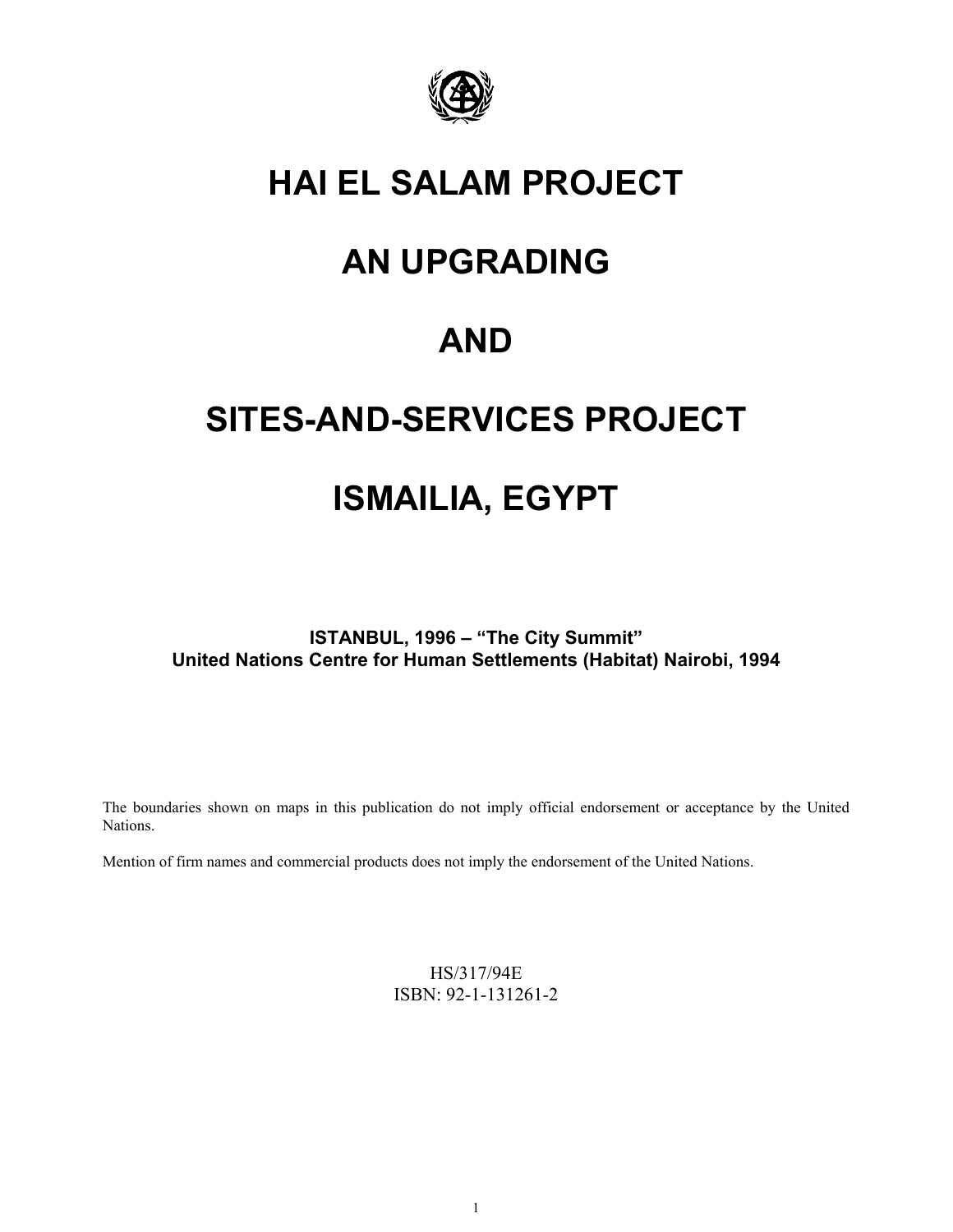GOVERNMENTS WILL HAVE TO DEVISE ALTERNATIVES TO THE INFORMAL PROCESSES OF LAND SUPPLY THAT HAVE ASSISTED MANY LOW-INCOME FAMILIES IN THE PAST BUT THAT MAY NOT BE ABLE TO SUPPLY LAND TO MEET FUTURE NEEDS.

Informal processes of land development now play a crucial role in making land available to lowincome and disadvantaged groups, particularly in the face of rapid urbanization in developing countries. The high cost to developers and individual households of acquiring land for shelter through the formal sector as well as the high standards for preparing that land have made it very difficult, if not impossible, for the poor, homeless and disadvantaged to gain access to legitimate housing on legally acquired land. There is, however, considerable doubt that established informal processes can continue to meet needs (even if it were desirable to look on informal supply as the permanent *de facto* policy of the government). Therefore, some form of intervention by government may be necessary.

> The Global Strategy for Shelter to the Year 2000 (UNCHS, 1990:32)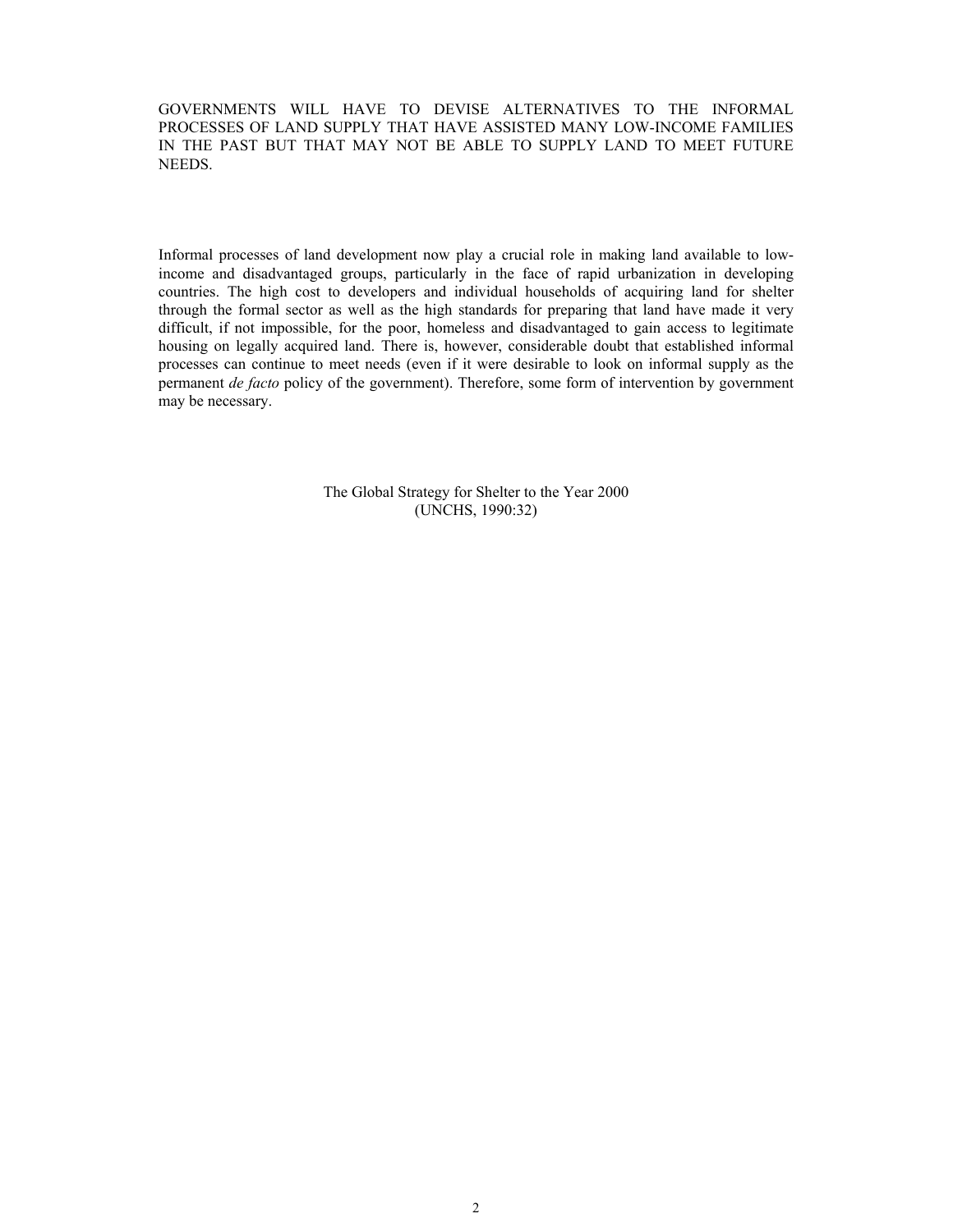### **FOREWORD**

The Hai El Salam project, Ismailia, Egypt, has become a classic example of solid professional work applying innovative concepts in the field of upgrading, community improvement and the provision of land for lower income groups. The project itself and its implementation provide a variety of lessons to be learned ranging from the methodological approach to the problem, the inception of the physical planning concept, to its implementation and occupation. Internal cross-subsidy, sites-and-services, upgrading, community involvement and participation, the creation of a project implementation agency are areas where innovative approaches and techniques were applied in the project. For these reasons, the Hai El Salam project represents an example of successful management of the human settlements development process and, as such, has been selected for inclusion in the catalogue of best practices for the 1996 United Nations Conference on Human Settlements, Habitat II.

This study discusses the various facets of the project. This includes the existing situation, the proposed plans, their implementation and an evaluation of what actually happened 15 years after the launching of the project. The format follows the stages of the project: Strategy; Physical Planning; Community Facilities; and Roads and Utilities. Each of these aspects is discussed in terms of the analysis of the existing situation, proposals, implementation and an evaluation highlighting the "lessons learned" throughout the process.

This case study has been prepared as part of a series for use in the Housing and Development workshops and seminars, jointly organized by UNCHS (Habitat) and the Post Graduate Centre Human Settlements, of the Katholieke Universiteit Leuven, Belgium, funded by the Belgian Administration for Development Cooperation. The collaboration of Dr. Mohamed El Sioufi and the assistance of Dr. Reinhard Goethert with UNCHS (Habitat) Training Section Staff, in the preparation of this publication is gratefully acknowledged.

Dr. Wally N'Dow Assistant-Secretary-General United Nations Centre for Human Settlements (Habitat)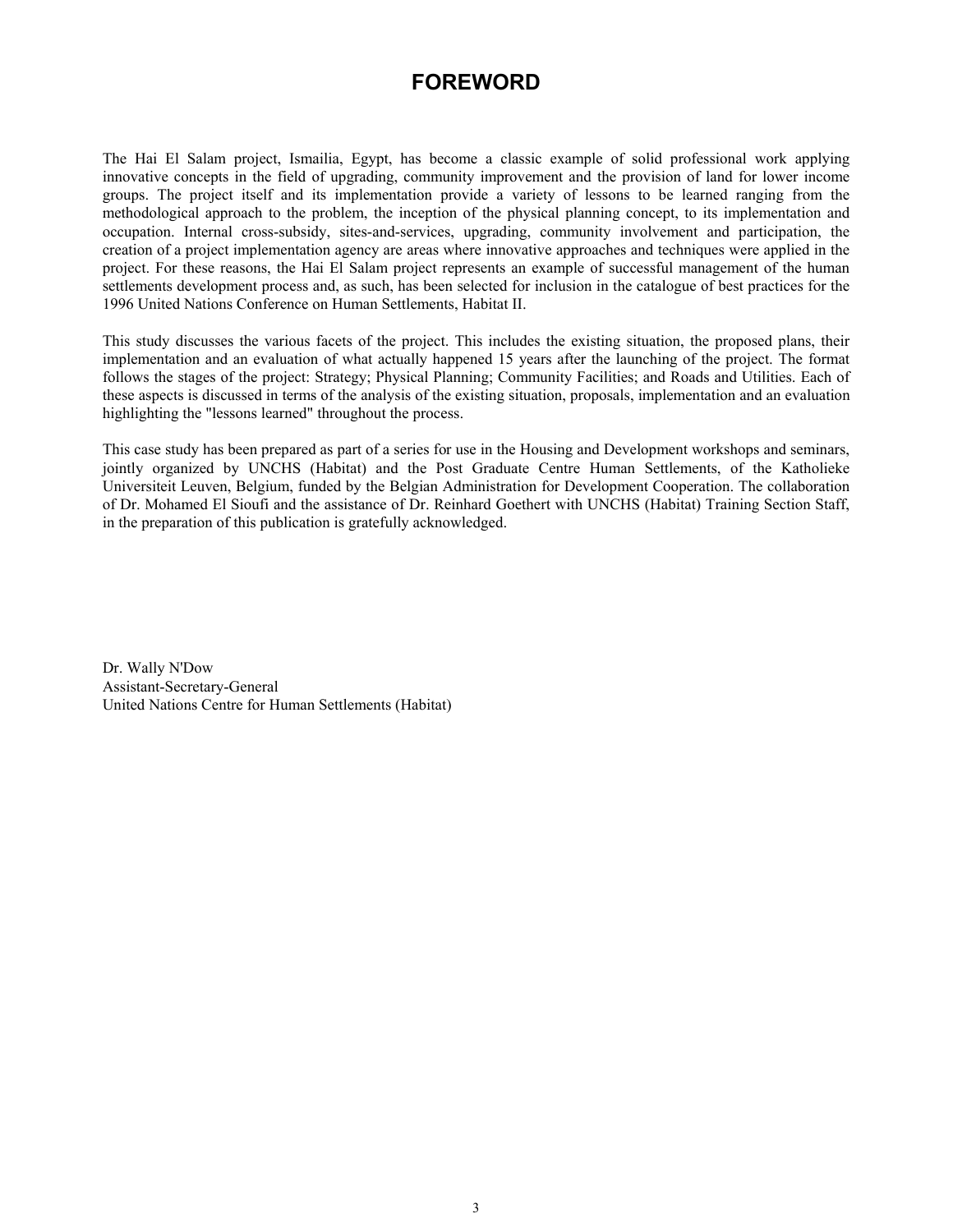## **SUMMARY**

The case study -the Hai El Salam project, Ismailia, Egypt -presented is rich in concepts that illustrate positive examples of the role of government institutions as enablers in the housing process. Intervention is minimised to the component level (i.e., the provision of new plots and infrastructure) and the access to resources (i.e., legalising land tenure and providing technical assistance).

The project was completed 15 years ago, and gives a unique opportunity for a retrospective review of the project performance. This review does not intend to be an exhaustive study but is intended as a brief overview to highlight key issues. A definitive, in-depth study would still be useful as a comparative reference for other projects. The project is of particular interest and importance since many of the concepts accepted as everyday givens were first developed and given form in the Hai El Salam project. Projects throughout the world have adopted many of the principles first tried in Ismailia.

**Egypt's** urban population is expected to increase to 45 million by the year 2000. The high rate of urbanization of about 3.6 per cent annually has resulted in an acute housing demand. Consequently, spontaneous settlements were created producing large unplanned areas with substandard services and utilities.

**Ismailia City** had a population of some 175,000 in 1975. The rapid urbanization and the devastation of war set the need for reconstruction and the provision of housing in the city. Hence a master plan for the city was commissioned with the aim of participating in relieving the urban pressure from other large cities and providing for the rehabilitation of the city.

**Hai El Salam**, the case study discussed here, is one of the demonstration projects that were proposed to illustrate the implementation of the master-plan concept. The Hai El Salam project area was an unplanned northern extension of Ismailia on desert land. The majority of its population belonged to the very low to low income groups. The project combines both upgrading of the existing settlement and the development of its unbuilt fringe.

The master plan proposed a housing policy to provide the housing units needed to meet the growing demand. The Government was to "redirect its housing efforts away from direct provision and towards the encouragement of the private and informal sectors". The informal sector, characterized by progressive incremental construction of housing by small contractors and the owners themselves, is well established and has many advantages in the Egyptian context (El Sioufi, 1981). A thorough understanding of the housing system was a prerequisite to the implementation of the policy outlined above. The Hai El Salam demonstration project has proved to be successful in meeting many of the goals it set out to achieve. It provides several lessons for future application in similar projects in Egypt and elsewhere. The "lessons" from the case study are summarized below.

**Proposals** for upgrading projects should be based on rigorous research to understand the "natural" housing process. Proposals should be relevant to carefully targeted income groups; implementable with minimal subsidy; based on a strong understanding of the existing situation; able to be administered without the need for a high level of sophistication; realistic; implementable as soon as possible; and capable of modification with experience; and replicable.

**Community participation** should be encouraged, as much as possible, in all the phases of the project including: data collection; community leader selection; selection of alternatives; implementation; and financing. The involvement of special groups in the project should also be encouraged, for example: community youths and politicians. This ensures a shouldering of responsibility by the community as well as political support from officials and a high degree of credibility of the intentions of the project team.

**A project agency** that has the authority to implement upgrading projects should be created. The major objectives of the creation of such an agency include: management and implementation of the project; decentralisation of project administration; being semi-autonomous; and the creation of proficient local cadres of professionals and administrators through training.

**Affordability** through the self-financing of upgrading projects, if achieved, would alleviate the financial burden from governments. Several concepts could be combined to finance projects including: minimising external funding; selffinancing through the sale of land to settlers in return for legal tenure and improvement; reduction of initial costs by staging upgrading; internal project cross- subsidy where funds could be raised by the sale of newly developed land at market prices; and generating income from housing for the inhabitants by allowing mixed use.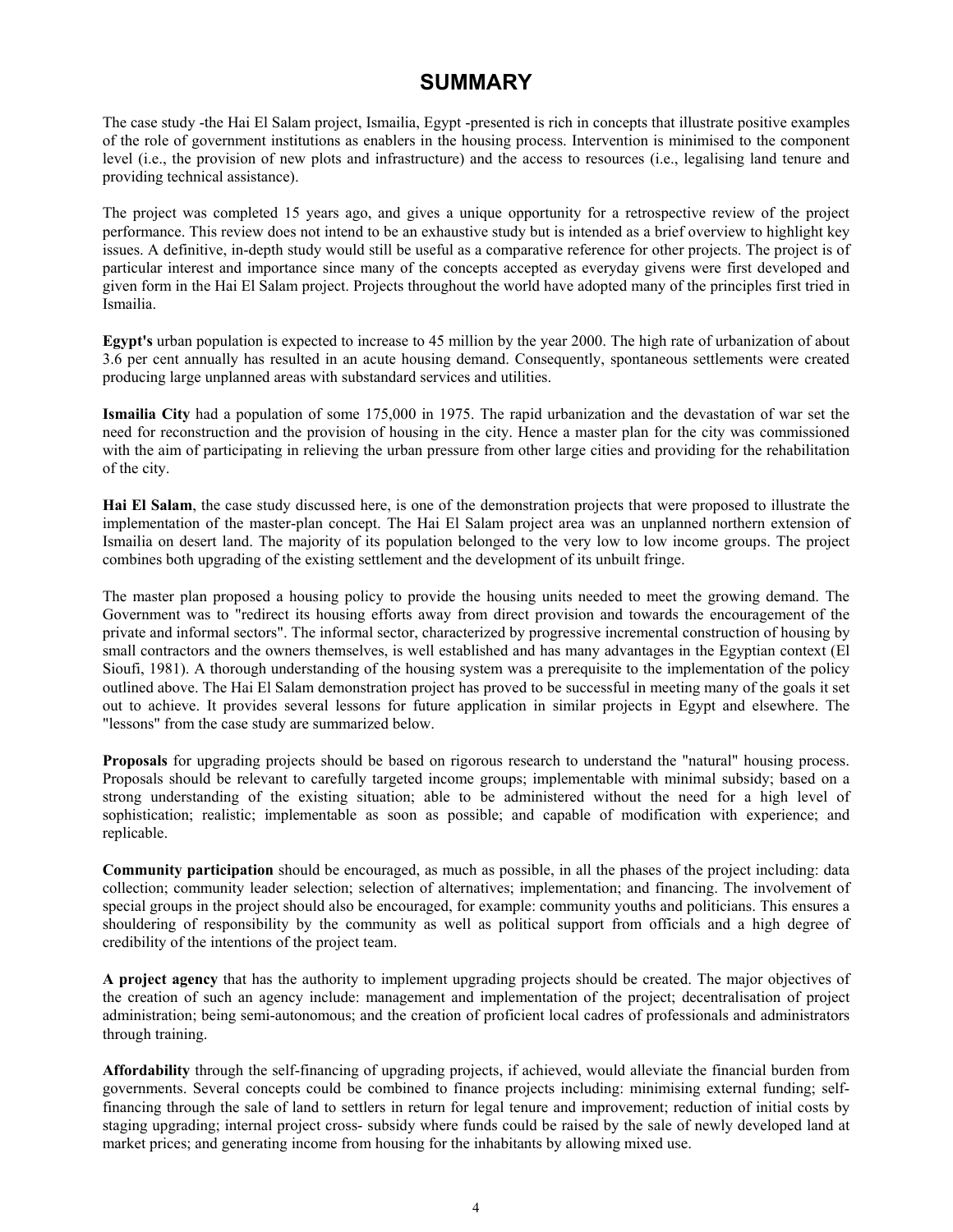**Land management** such as the allocation of undeveloped, peripheral land to an upgrading project, if available, is a key element to solving various problems within a project area. This land could be used for the provision of: prime commercial plots for sale at market value; sites for community facilities; compensation sites for inhabitants who need to bc relocated; new plots to address the increasing demand; and landscaping areas to ameliorate the urban environment.

**Incremental implementation** of upgrading should be planned. This helps meet the real present needs of inhabitants as well as suit their financial means. The following should be taken into consideration: initial provision of the minimum acceptable levels of infrastructure and services; provision of higher levels of service as needed; incorporation of initial minimal infrastructure into the higher levels of service so as not to waste resources; incremental implementation of infrastructure as funds become available; and provision of higher levels of services and utilities for salable plots for cross-subsidy to occur and to generate more income.

**Professionals** can facilitate the process of these types of projects; their role includes: the improvement of market responsiveness; the establishment of new routes for the supply of services; the creation of legal frameworks supportive to local initiative; the monitoring and evaluation of the production factor markets, of service systems and of the housing process; the development and management of service systems that could be adjusted to incremental provision; urban planning and subdivision design; technological innovations focusing on construction materials, components and methods; and design and implementation of new processes and structures.

**Flexibility** is necessary during the different phases of upgrading and sites-and-services projects so as to ensure a high degree of success. Alterations to different aspects of the project to accommodate local conditions, changing situations and the community's requirements have proved fruitful. Some examples of changes include: administrative and structural changes; widening of the agency's involvement in other problems in the area; relaxation of procedures; design changes in response to user demands; and new building regulations.

**Replicability** is one of the main goals of a project. To assist in making the project a success and therefore a model to be replicated it is necessary to conscientiously achieve rapid success to maintain a certain momentum and to encourage those involved. Certain factors should be taken into consideration to ensure a rapid and visible success to the pilot project. These include: ease of implementation; short time frame to show initial results; and implementation of visible project components that give dignitaries political satisfaction.

The lessons learned from the Hai El Salam case study confirm the housing philosophy outlined in the Global Strategy for Shelter to the Year 2000 adopted by the United Nations that emphasizes the role of government as an enabler rather than a provider of housing. It reinforces the concept that there is a very significant potential in the informal sector that should be acknowledged, encouraged and guided to obtain optimum results in the housing process.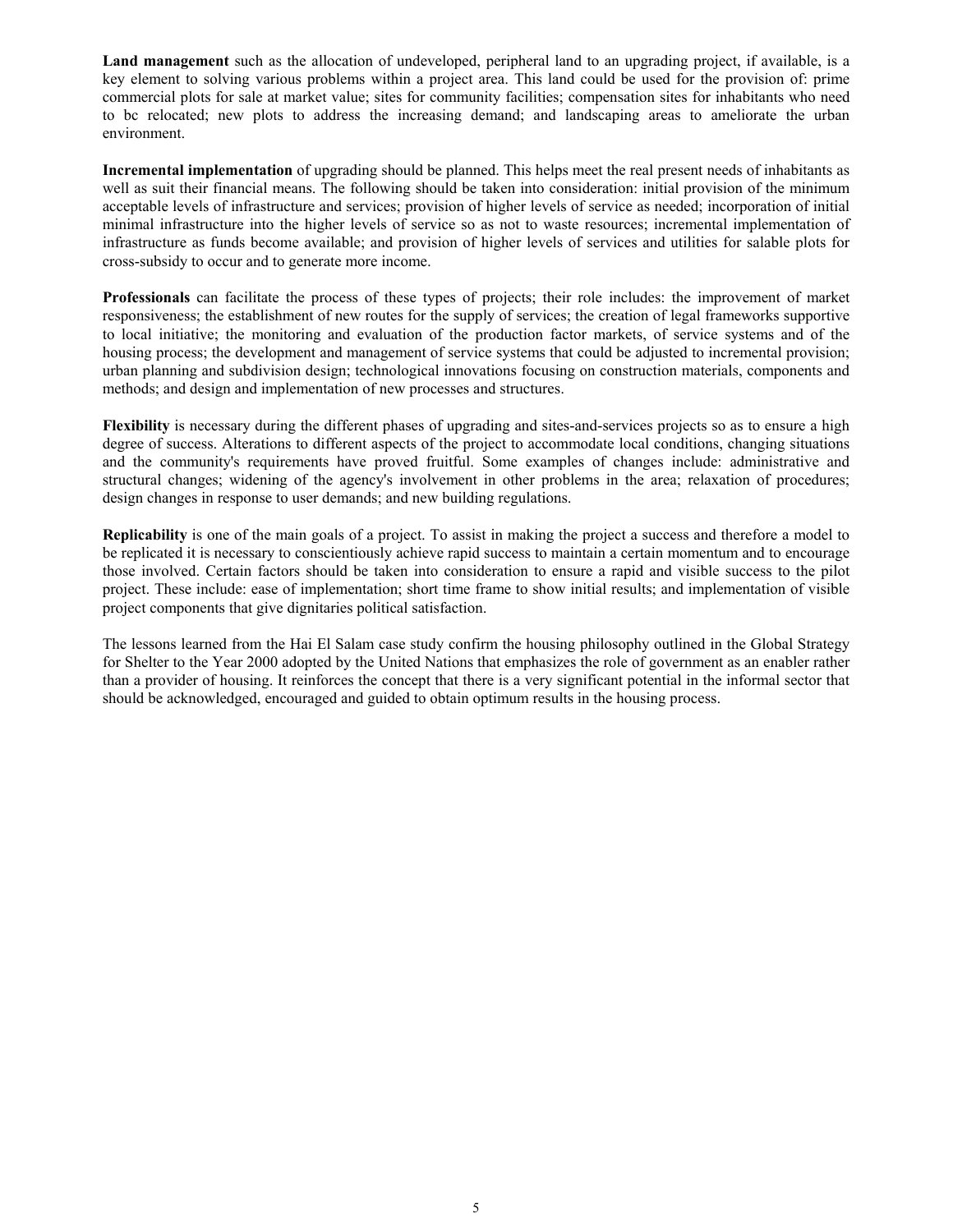## **TABLE OF CONTENTS**

| FOREWORD       |                                                            |          | Page<br>3          |
|----------------|------------------------------------------------------------|----------|--------------------|
| <b>SUMMARY</b> |                                                            |          |                    |
|                | $\overline{4}$<br>6<br><b>TABLE OF CONTENTS</b>            |          |                    |
|                |                                                            |          |                    |
|                | <b>LIST OF TABLES</b>                                      |          | 7                  |
|                | <b>LIST OF FIGURES</b>                                     |          | $\tau$             |
|                | LIST OF PHOTOGRAPHS                                        |          | 8                  |
|                | <b>GLOSSARY OF ARABIC TERMS</b>                            |          | 8                  |
|                | <b>ABBREVIATIONS</b>                                       |          | 8                  |
|                | <b>CURRENCY EQUIVALENTS</b>                                |          | 9                  |
|                | <b>OVERVIEW</b>                                            |          | 9                  |
|                |                                                            |          |                    |
| I.             | <b>INTRODUCTION</b>                                        |          | 10 to 13 inclusive |
|                | Egypt: national context<br>Ismailia: urban context         | 10<br>11 |                    |
|                | Hai El Salam: case study                                   | 12       |                    |
|                |                                                            |          |                    |
| П.             | <b>STRATEGY</b>                                            |          | 14 to 26 inclusive |
|                | Hai El Salam project concept                               | 14       |                    |
|                | Social profile and target population                       | 16       |                    |
|                | Administration                                             | 18       |                    |
|                | Community participation                                    | 22       |                    |
|                | Financing: costs and subsidies                             | 23       |                    |
| Ш.             | PHYSICAL PLANNING                                          |          | 27 to 40 inclusive |
|                | Community plan                                             | 28       |                    |
|                | Community and industry                                     | 31       |                    |
|                | Centres                                                    | 32       |                    |
|                | Housing                                                    | 34       |                    |
|                | Urban design                                               | 37       |                    |
|                | Landscaping                                                | 39       |                    |
|                |                                                            |          |                    |
| IV.            | <b>COMMUNITY FACILITIES</b>                                |          | 41 to 44 inclusive |
|                | <b>Educational facilities</b>                              | 41       |                    |
|                | Health facilities                                          | 43       |                    |
|                | Social and religious facilities<br>Recreational facilities | 43<br>44 |                    |
|                |                                                            |          |                    |
| V.             | <b>ROADS AND UTILITIES</b><br>Street network               | 45       | 45 to 55 inclusive |
|                | Public transport                                           | 47       |                    |
|                | Water supply                                               | 48       |                    |
|                | Waste-water disposal                                       | 49       |                    |
|                | Solid waste                                                | 53       |                    |
|                | Electricity                                                | 54       |                    |
|                | Telephones                                                 | 54       |                    |
|                |                                                            |          |                    |
| VI.            | <b>LESSONS</b>                                             |          | 55                 |
|                | Nature of proposals                                        | 55       |                    |

Community participation 56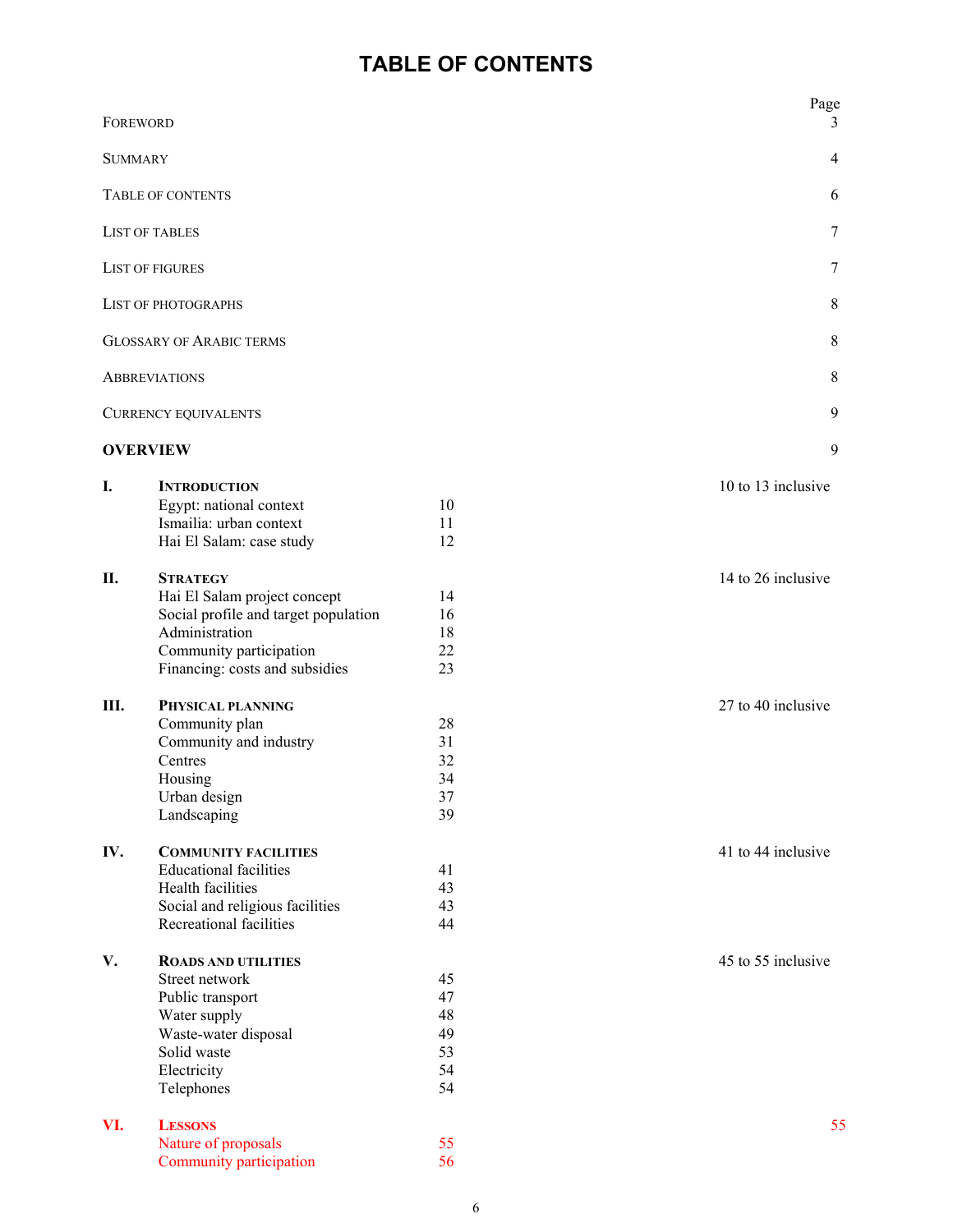| Project agency                   | 57 |
|----------------------------------|----|
| Affordability and self-financing | 57 |
| <b>Land Management</b>           | 58 |
| Incremental implementation       | 58 |
| Role of professionals            | 59 |
| Flexibility                      | 60 |
| Replicability                    | 60 |
|                                  |    |

#### **BIBLIOGRAPHY** 61

|            | <b>LIST OF TABLES</b>                                                                                   |          |
|------------|---------------------------------------------------------------------------------------------------------|----------|
| 2.1        | Overall projected level of population                                                                   | 17       |
| 2.2        | Costs per plot of options for different levels of infrastructure provision in new areas of Hai El Salam | 24       |
| 2.3        | Ability to pay for different levels of infrastructure                                                   | 25       |
| 2.4        | Revenues from sale of plots                                                                             | 26       |
| 3.1        | Community plan summary                                                                                  | 30       |
| 3.2        | Community and industry summary                                                                          | 32       |
| 3.3        | Centres summary                                                                                         | 34       |
| 3.4        | Plot sizes in Hai El Salam new subdivision (excluding concession plots)                                 | 37       |
| 3.5        | Housing summary                                                                                         | 37       |
| 3.6        | Urban Design summary                                                                                    | 39       |
| 3.7        | Landscaping summary                                                                                     | 40       |
| 4.1        | Educational facilities summary                                                                          | 42       |
| 4.2        | Health facilities summary                                                                               | 43       |
| 4.3        | Social facilities summary                                                                               | 44       |
| 4.4        | Recreational facilities summary                                                                         | 44       |
| 5.1        | Hai El Salam streets -level of provision                                                                | 46       |
| 5.2        | Street network summary                                                                                  | 47       |
| 5.3        | Transport summary                                                                                       | 48       |
| 5.4        | Potable water summary                                                                                   | 49       |
| 5.5        | Waste-water summary                                                                                     | 51       |
| 5.6        | Solid-waste disposal summary                                                                            | 53       |
| 5.7        | Electricity summary                                                                                     | 54       |
| 5.8        | Telephone summary                                                                                       | 55       |
|            | <b>LIST OF FIGURES</b>                                                                                  |          |
| 1.1        | Egypt: location of Ismailia                                                                             | 11       |
| 1.2        | Ismailia area master plan                                                                               | 12       |
| 1.3        | Ismailia City master plan                                                                               | 12       |
| 2.1        | Location of Hai El Salam (El Hekr)                                                                      | 15       |
| 2.2        | Household income, size and employment distribution -1977                                                | 18       |
| 2.3        | Initial proposed Hai El Salam Agency Organization                                                       | 20       |
| 3.1        | Hai El Salam topography                                                                                 | 27       |
| 3.2        | Hai El Salam existing land use                                                                          | 29       |
| 3.3        | Hai El Salam community plan                                                                             | 30       |
| 3.4        | Hai El Salam population distribution                                                                    | 30       |
| 3.5        | Hai El Salam phasing new development and initial provision                                              | 31       |
| 3.6        | Hai El Salam community center                                                                           | 33       |
| 3.7        | Hai El Salam building materials                                                                         | 35       |
| 3.8        | Hai El Salam development area                                                                           | 38       |
| 4.1        | Phasing of Hai El Salam social facilities                                                               | 42       |
| 5.1        | Hai El Salam existing utilities and master plan proposals                                               | 46       |
| 5.2        | Hai El Salam transport                                                                                  | 47       |
| 5.3        | Hai El Salam water supply                                                                               | 49       |
| 5.4        | Phasing of Hai El Salam water                                                                           | 50       |
| 5.5        | Hai El Salam sewerage                                                                                   | 51       |
| 5.6<br>5.7 | Phasing of Hai El Salam sewerage<br>Hai El Salam power                                                  | 52<br>55 |
|            |                                                                                                         |          |
|            | <b>LIST OF PHOTOGRAPHS</b>                                                                              |          |

| 2.1 | Community and politician involvement -Ismailia's Governor distributing title deeds |  |
|-----|------------------------------------------------------------------------------------|--|
| 2.2 | Project Agency new building in main centre (left)                                  |  |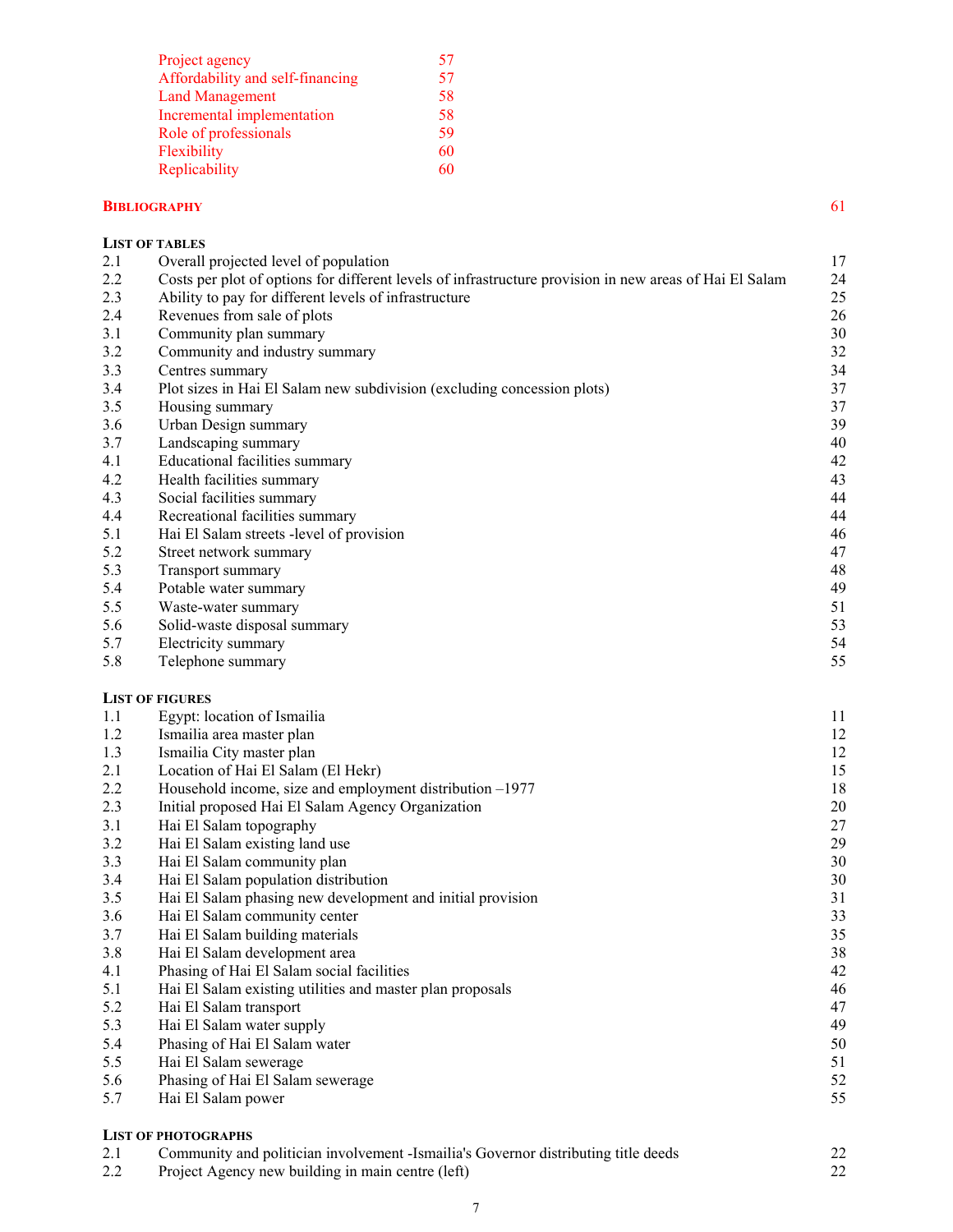| 3.1 | View looking north along Damanhour Street –1977                                  | 27 |
|-----|----------------------------------------------------------------------------------|----|
| 3.2 | View looking north along Damanhour Street –1992                                  | 27 |
| 3.3 | Apartment buildings built on concession plots -along Shebeen El Kom Street –1992 | 39 |
| 3.4 | Consolidated area in older portion of project –1990                              | 39 |
| 3.5 | Forest planted by community youths -north of project extension                   | 40 |
| 3.6 | Trees planted in front of buildings by owners                                    | 40 |
| 4.1 | Mosque -main centre                                                              | 41 |
| 4.2 | Social centre -main centre                                                       | 41 |
| 5.1 | Water towers built along north edge of project                                   | 45 |
| 5.2 | Upgrading -installing main sewerage network                                      | 45 |
| 5.3 | Surfaced street before installation of infrastructure                            | 52 |
| 5.4 | Trenches dug for the installation of sewerage pipes                              | 53 |
| 5.5 | Project Agency trucks to evacuate pit latrines                                   | 53 |

#### **GLOSSARY OF ARABIC TERMS**

| Amlak    | Government land agency under the General Agency for Land Reclamation which registers claims<br>and collects rents for <i>hekr</i> land outside the City Council boundaries. |  |
|----------|-----------------------------------------------------------------------------------------------------------------------------------------------------------------------------|--|
| Gama'ia  | Cooperative                                                                                                                                                                 |  |
| Hekr     | The system whereby vacant desert land may be claimed (wada 'yad) registered and an annual rent<br>paid for its use (tahkier); leasehold.                                    |  |
| raba'    | Single-storey housing consisting primarily of rented rooms (tenement).                                                                                                      |  |
| tahkier  | The tax paid on hekr land.                                                                                                                                                  |  |
| wade'yed | Laying the hand", the mechanism for claiming hekr land.                                                                                                                     |  |
| zakat    | The concept of donating from one's profits and extra income to subsidise the needs of the poorest<br>members of society.                                                    |  |

#### **ABBREVIATIONS**

| <b>DBST</b>   | Double bitumen surface treatment                      |
|---------------|-------------------------------------------------------|
| <b>GOPP</b>   | General Organization for Physical Planning            |
| km            | Kilometre                                             |
| KV            | Kilovolt                                              |
| <b>KVA</b>    | Kilovolt ampere                                       |
| £E            | Egyptian pound                                        |
| <b>MOH</b>    | Ministry of Housing                                   |
| <b>NAPWAS</b> | National Authority for Potable Water and Sewerage     |
| <b>SCA</b>    | Suez Canal Authority                                  |
| <b>UNCHS</b>  | United Nations Centre for Human Settlements (Habitat) |
| <b>UNDP</b>   | United Nations Development Programme                  |
| <b>UNICEF</b> | United Nations Children's Fund                        |
| <b>USAID</b>  | United States Agency for International Development    |
| US \$         | United States dollars                                 |

| <b>Currency equivalents</b> |                                       |                        |  |
|-----------------------------|---------------------------------------|------------------------|--|
| Year                        | <b>United States</b><br>dollar (US\$) | Egyptian pounds $(EE)$ |  |
| 1977-1980                   |                                       |                        |  |
| 990                         |                                       |                        |  |
|                             |                                       |                        |  |

## **OVERVIEW**

Developing countries are witnessing rapid growth of their urban populations as a result of migration from rural areas